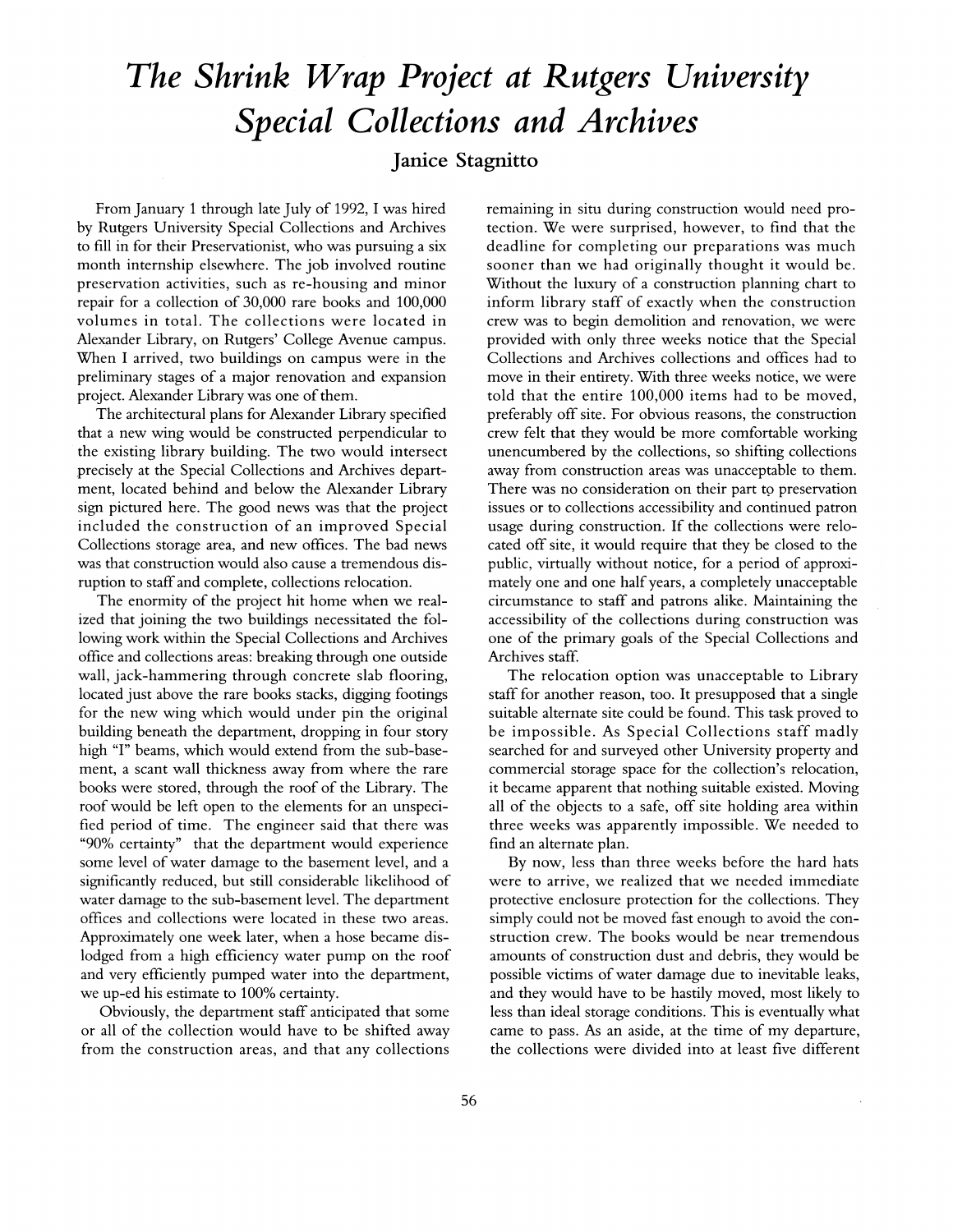locations, and parts were closed to the public. Since then, less than one year later, the rare books have been moved twice, and some parts of the special collections have been moved five times.

Shrink wrapping the collections began looking like an attractive option for a number of reasons. Shrink wrapping volumes would produce easily manageable packages which could be moved quickly, and with reduced risk of damaging the collections in the process of moving them. Shrink wrapping would provide better dust protection than merely draping and sealing the area with plastic sheeting, and would be more cost effective than undertaking a collections cleaning project after the construction was finished. Shrink wrapping would provide a more thorough means of protecting the volumes from potential water damage. Furthermore, it would be advantageous to leave the shrink wrap on the collections for approximately six months after the collections were moved into their newly renovated space. New HVAC systems, new walls, spackle, paint, flooring, etc., would all be off-gassing during that time, and temporarily polluting the environment. Shrink wrapping the collections would reduce the exposure that the Rare Books and Manuscripts would have to these chemical by-products.

Once Rutgers made the decision to shrink wrap the books, plans were made immediately to hire and schedule a staff of 31 part time employees, rent machines, order materials, and upgrade wiring. Miraculously, everything arrived and was ready within a week and a half. We were left with nine days to complete the project. We operated 12 hours a day for those nine days, using six student workers at a time.

All of the advantages of shrink wrapping can be negated if the wrong type of film is chosen. In choosing an appropriate material, I consulted with Sue Lee-Bechtold, Conservation Chemist in the Research and Testing Laboratory at the National Archives and Records Administration, and Norvell Jones, also in the Conservation Department at the National Archives. Both were extremely helpful in providing insight into their own shrink wrapping project, in anticipation of the National Archives collection's move to Archives II in University Park, Maryland. After extensive testing, the materials chosen by NARA, was du Pont Clysar EHC. Rutgers chose the same.

Clysar EHC was deemed acceptable for the following reasons: the film is gas permeable thereby providing adequate gas exchange through the film and through the seals; it does not embrittle or yellow with age; it is a stable polyethylene / polypropylene copolymer; it contains no plasticizers; it remains durable at freezer temperatures; it does not give off harmful gasses; and accelerated aging tests indicated no accelerated degradation of volumes sealed in film. As I understand it, the National

Archives will probably remove the film from their collections within a decade after the collections move to Archives II. Rutgers is planning to remove the film from their collections, too.

Clysar EHC is available in various thicknesses and widths, and arrives on a roll, double layered with a center fold. It is a product in high demand. Lag time for orders is usually six weeks or more. However, in a pinch, nonstandard size "offcuts" are readily available. Our vender, Brian Lynn, at Shrink Packaging Systems Corporation in Edison, New Jersey, was extremely helpful in finding suitably sized materials, and in making some appropriate recommendations. For Rutgers' project, only two different film sizes were needed: 6 rolls of 75 gauge 19" wide film, and 1 roll of 75 gauge 32" wide film. The total materials costs were approximately \$1,400.

Shrink Packaging Systems Corporation supplied the machinery for the project, as well. Rutgers rented two shrink wrapping machines and two heat tunnels (Beseler 1913MB M.H2871 & M.H.2872, Beseler T-14-8 M.H. 2873 & M.H. 2874). They were a scaled down version of those already in use at the National Archives (Beseler 3020-GSM-A & T20-9). Floor and aisle space had to be measured to ensure that we could move in the machinery with relative ease. Electricians were hired to upgrade the wiring. Rental price, for one month, was approximately \$1,500., including delivery. Machine rental is available in monthly increments only.

The shrink wrap machines are two part. The primary component is the "L" sealer. This L-shaped sealing mechanism fuses the shrink wrap film on two sides, and forms a bag around the book. The third side has already been sealed by the previously sealed book, and the fourth side is the center folded edge of the film. The seal is made by a pulsed electrical wire that is only "on" when the sealing arm is fully closed, so the operator can never touch the live wire. It is automatically set to open when the pulse is over, and the film sealed. Its dwell time can be adjusted by the operator to suit the film thickness. Once the sealing arm has automatically raised, a conveyor belt carries the sealed object away.

The second component of the shrink wrap machine is the heat tunnel. It is in the heat tunnel that the film shrinks to conform to the shape of the object enclosed. This is also a conveyor belt driven attachment. The heat tunnel blasts the enclosed object with hot air. A heated platten below the belt ensures that the film on the bottom of the object is heated as well. The operator can control both the temperature of the heat tunnel, and the speed of the conveyor belt. The ratio of heat and conveyor belt speed in the tunnel determines how the film shrinks. A high speed and high temperature give equivalent results as low temperature, slow speed. In this way, it is possible to control not only how much heat an object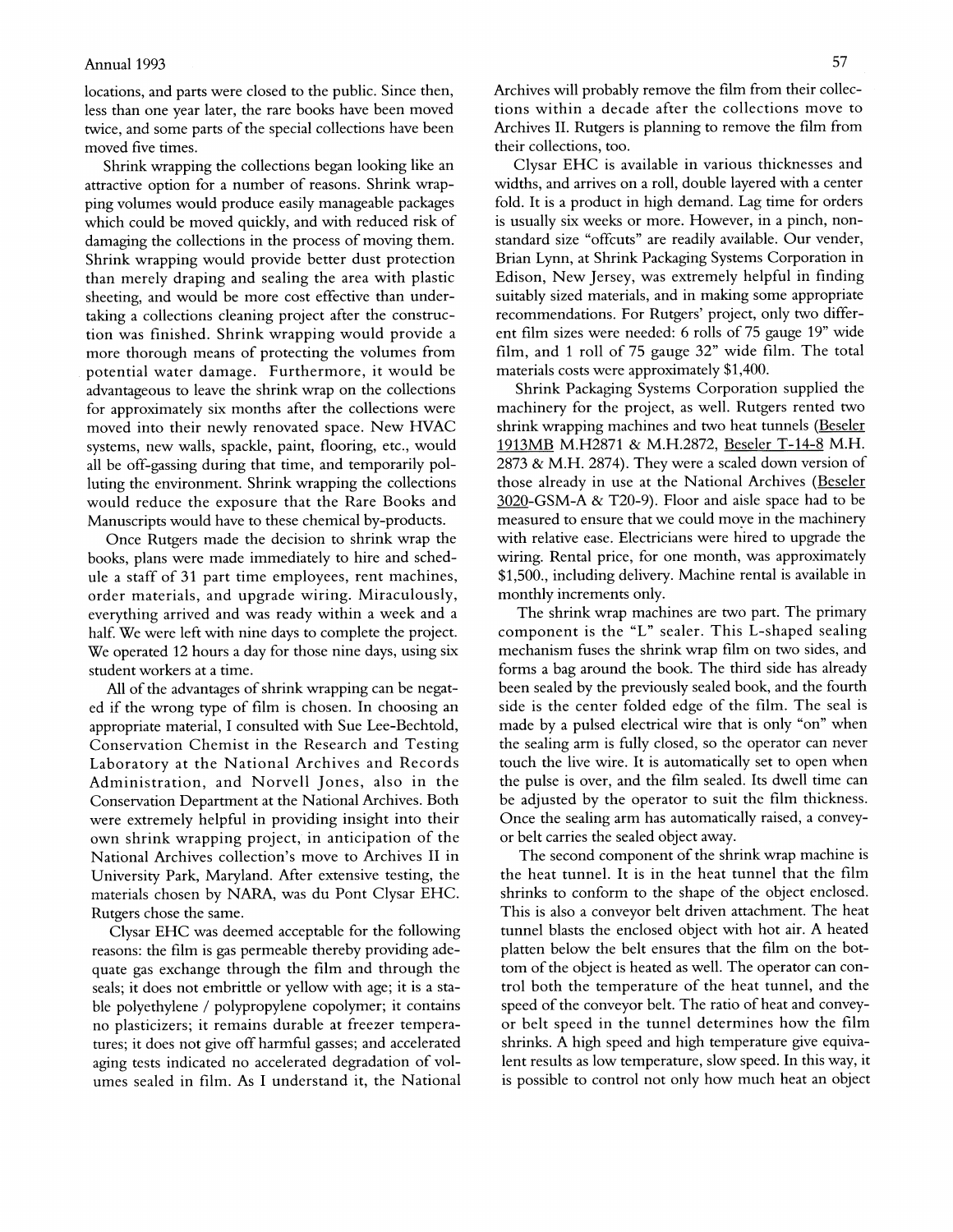is subjected to, but also how taut the film gets around the object. Delicate objects, such as pamphlets enclosed in acid free envelopes, should probably not be subjected to the pressure of the film at all, and should be sealed only, eliminating the shrink tunnel step. For these objects, the resulting package looks like a loose, clear bag.

For extremely large or heavy volumes, which were either too wide to fit into the shrink tunnel, or too heavy for the conveyor belt, a 36" long "bar" sealer was used. (42) A "bar" sealer seals one side of the film at a time. (43) Combined with the hand held heat gun, it is an extremely labor intensive operation. It also produced much less satisfactory results than the fully automated machine because, if incorrectly used, the heat gun often caused holes in the film. Rewrapping these oversized objects demanded too much time and handling, so for those books which needed the bar sealer, we opted not to use the heat gun at all. The film was not shrunk to size around the object. Thankfully, very few oversized objects required the "bar" sealer. The automated "L" sealer and shrink tunnel combination worked for approximately 95% of our collection.

The most difficult part of the project was devising a work plan that would provide the machine operator with a constant flow of work, while ensuring that books were returned to the proper location on the shelves. After a half a day of trial and error, an efficient system was finally found. More difficult than devising a work plan, is describing it. Please endure the description's redundancy for the sake of clarity.

The key feature of the system is that whoever removes books from the shelf, follows them through the wrapping process, and returns them to the shelf. Henry Ford style production lines simply didn't work, except that the persons operating the shrink wrap machines do remain stationary.

The system that worked for the project is relatively simple. Briefly, each machine was manned by a team of three people. The machine operator did not rotate positions, whereas the other two people did. While one person was at the end of the conveyor belt, checking the quality of the shrink wrapped books which he had brought, the other person retrieved and vacuum cleaned another shelf of books. Whoever pulls a shelf of books from the stacks returns them to the stacks.

All aisles were marked as "one way", to avoid book truck traffic jams. A color code system was used. Students were provided with three color coded, 6" x 24" free standing markers, each clearly labeled with a left-toright pointing arrow. Everyone gets a different color, which designated their work. Based upon one truely absurd debate about the distinction between teal blue and powder blue, I can tell you that similar colors are confusing, and should be avoided. One marker was placed on the empty shelf of books that they moved, one was placed on the filled book-truck at the front of the conveyor belt, and one was placed on the empty book-truck at the end of the conveyor belt. The arrow drawn on each marker served as a reminder to pull the books from left to right when transferring them. Arrows proved to be extremely useful because persons facing each other with a cart between them have opposing left hands. They would otherwise pull books from opposite ends of the book cart. Arrows minimized confusion. Students placed flags, that were the same color as their markers, at the end of the aisles to minimize getting-lost-in-the-stacks time when returning with their wrapped books.

Let's describe this process again. Books transferred from a shelf to the book truck have a colored marker placed on them. The empty shelf from where they where removed has an identical marker placed on it. Each marker has an arrow indicating left-to-right drawn on it. A third identical marker is also placed on the book truck so that when the books are first vacuumed and then brought to the machine operator, the third marker can be placed on the empty book truck, waiting at the end of the conveyor belt. The person at the end of the conveyor belt is responsible for inspecting the wrapped books. Unacceptable packages are unwrapped by him, and handed back to the machine operator to be re-wrapped. When the machine operator has completed a cart load of books, he hands the color marker from his empty book truck to the person with the now filled book truck at the end of the conveyor belt. This person then returns the wrapped books to the shelf. The machine operator then moves the empty book truck to the end of the conveyor belt, and the next team member, who has a different color code, hands the machine operator another filled book truck. As before, the person who brought the book truck then takes a place at the end of the conveyor belt, and puts his color marker on the empty book truck waiting there.

As the students worked, I was available to supervise in the proper handling of materials, and act as coordinator. In this way, we were able to keep lag time between tasks to a minimum, and to maintain a constant flow of interest and books to the machine operator and other staff members.

I am thrilled, and relieved to report that we completed the cleaning and the wrapping of the 30,000 items on time and under budget. We have also had a final cost per volume of 23 cents, however Rutgers wrapped multiple volumes together. Our labor was paid \$6.50 an hour. Total labor costs, including my time, were \$4,300.

Obviously, the success of Rutgers' project probably has less to do with organization and more to do with the equipment chosen, and a blissfully enthusiastic staff of part-timers. Each staff member was provided with the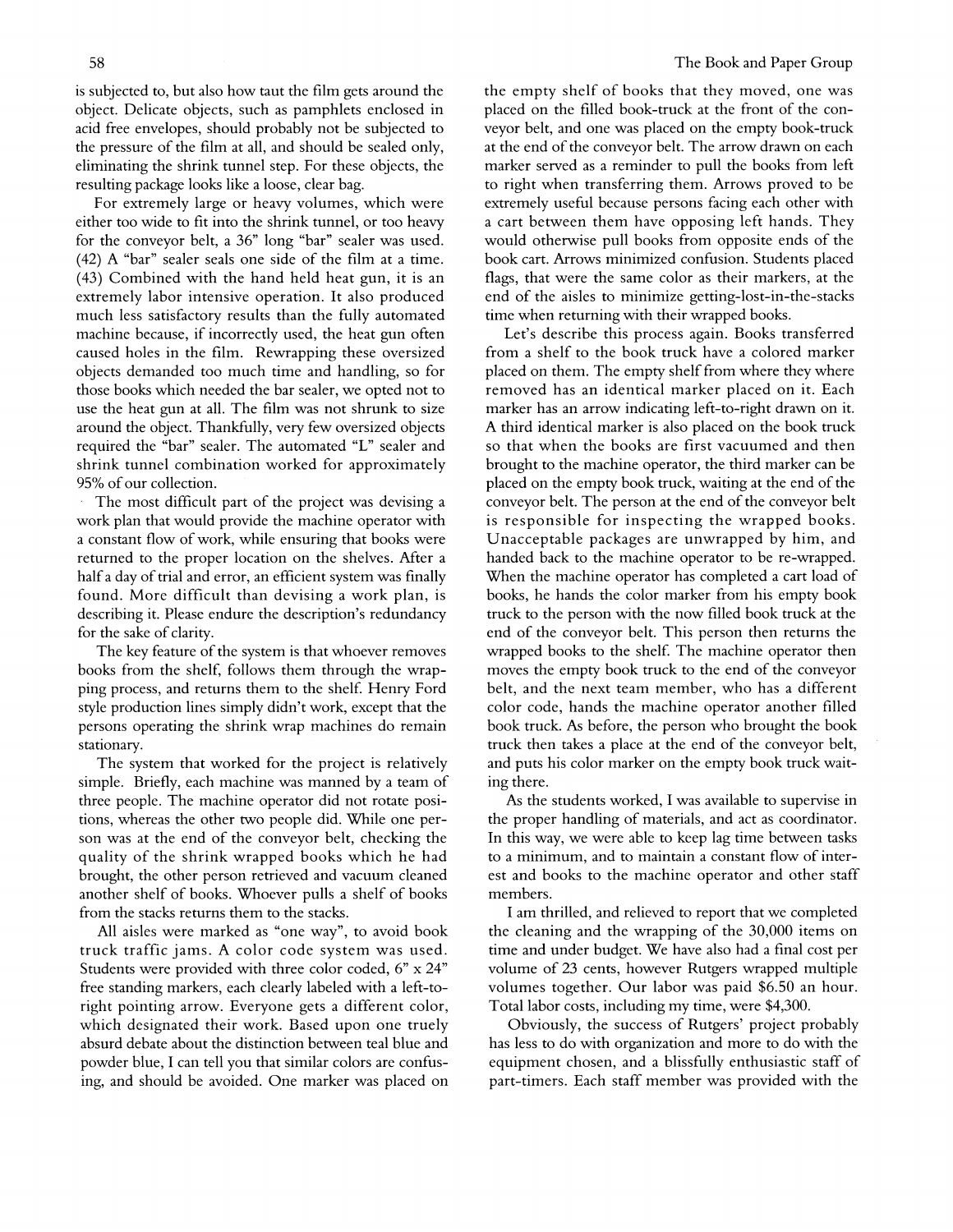#### Annual 1993 59

full account of our saga, and because many were library school students, they were sympathetic to the point of workaholic. It was only by maintaining a regular schedule of coffee breaks and lunch breaks that I was able to pry them away from their appointed tasks. I am truly grateful to them.

I relied upon many sources of advice while completing this project. The first was The National Archives. By arranging a site visit to the NARA to observe their shrink wrap project in operation, and by timing NARA staff in each component of the shrink wrap process, I was able to estimate the number of machines we needed, the amount of staff and materials needed, and a feasible work pattern. The advice that Norvell Jones and Sue Lee-Bechtold gave during my brief visit was golden. I also called upon the Department of Packaging engineering at Rutgers College of Engineering. They were able to refer me some extremely reputable vendors, including the one already mentioned, Shrink Packaging Systems Corporation. Our account representative, Brian Lynn, by the way, was a graduate of their Packaging Engineering program. And, of course, I relied upon the advice of my Packaging Engineer father, Frank Stagnitto. I am very grateful to all of them. I would also like to thank Mr. Ron Becker, the Head of the Special Collections and Archives at Rutgers University. He maintained a remarkable calm and good nature in the midst of bedlam. He and his staff are heros, in my eyes, and even in this project, it was a pleasure working with them.

# **MATERIALS**

Original Estimate: materials- for shrink wrapping 30,000 items

|          |            | Film: Clysar EHC, 75 gauge 18" wide center fold |
|----------|------------|-------------------------------------------------|
| Quantity | Unit Price | Amount                                          |
| 16 rolls | \$162.     | \$2.592.                                        |

Film: Clysar EHC, 100 gauge 22" wide center fold Quantity Unit Price Amount 5 rolls \$185.42 \$971.10

# **Total- Estimated Cost o f Materials \$3,563.10**

Actual Cost: materials- for shrink wrapping 30,000 items

|                   | Film: Clysar EHC, 75 gauge 19" wide center fold |            |
|-------------------|-------------------------------------------------|------------|
| Quantity          | Unit Price                                      | Amount     |
| $6$ rolls $\cdot$ | \$175.78                                        | \$1,054.68 |

Film: Clysar EHC, 75 gauge 32" wide center fold Quantity Unit Price Amount

lroll \$282.12 \$282.12

### **Total- Actual Cost o f Materials \$1,336.80**

Value of materials to be returned and refunded by supplier

|                 |            | <u>Film:</u> Clysar EHC, 100 gauge 15.5" wide center fold |
|-----------------|------------|-----------------------------------------------------------|
| <u>Quantity</u> | Unit Price | Amount                                                    |
| 6 rolls-        | \$137.04   | \$822.24                                                  |

Film: Clysar EHC, 75 gauge 19"wide center fold Quantity Unit Price Amount 4 rolls \$175.78 \$703.12

# **Total-Refund Due for Materials Returned \$1,525.36**

#### LABOR

Original Estimate: labor- for shrink wrapping 30,000 items

10 days work, one and one half shifts per day, six persons per shift

66 man hours per day x 10 days = 660 hours  $\omega$ \$6.50/hour

# **Total- Estimated Cost o f Labor: \$4,290.**

Actual Cost: Labor- for shrink wrapping 30,000 items

Student help: Thurs. 2-20-92 to Wed. 2-26-92 309.83 hours @ \$6.50/hour Thurs. 2-27-92 to Sun. 3-1-92 216.5 hours @ \$6.50/hour

Total @  $$6.50/hour$  526.33 hours = \$3,421.14

Supervisory help: Gisela Mahler 25.5 hours @  $$8.50/hour = $216.75$ Janice Stagnitto 25 hrs. overtime @ \$23.25/hr. = \$581.25

Total cost of supervision \$798.00

**Total- Actual Cost o f Labor: \$4,219.14** 

**MACHINERY**